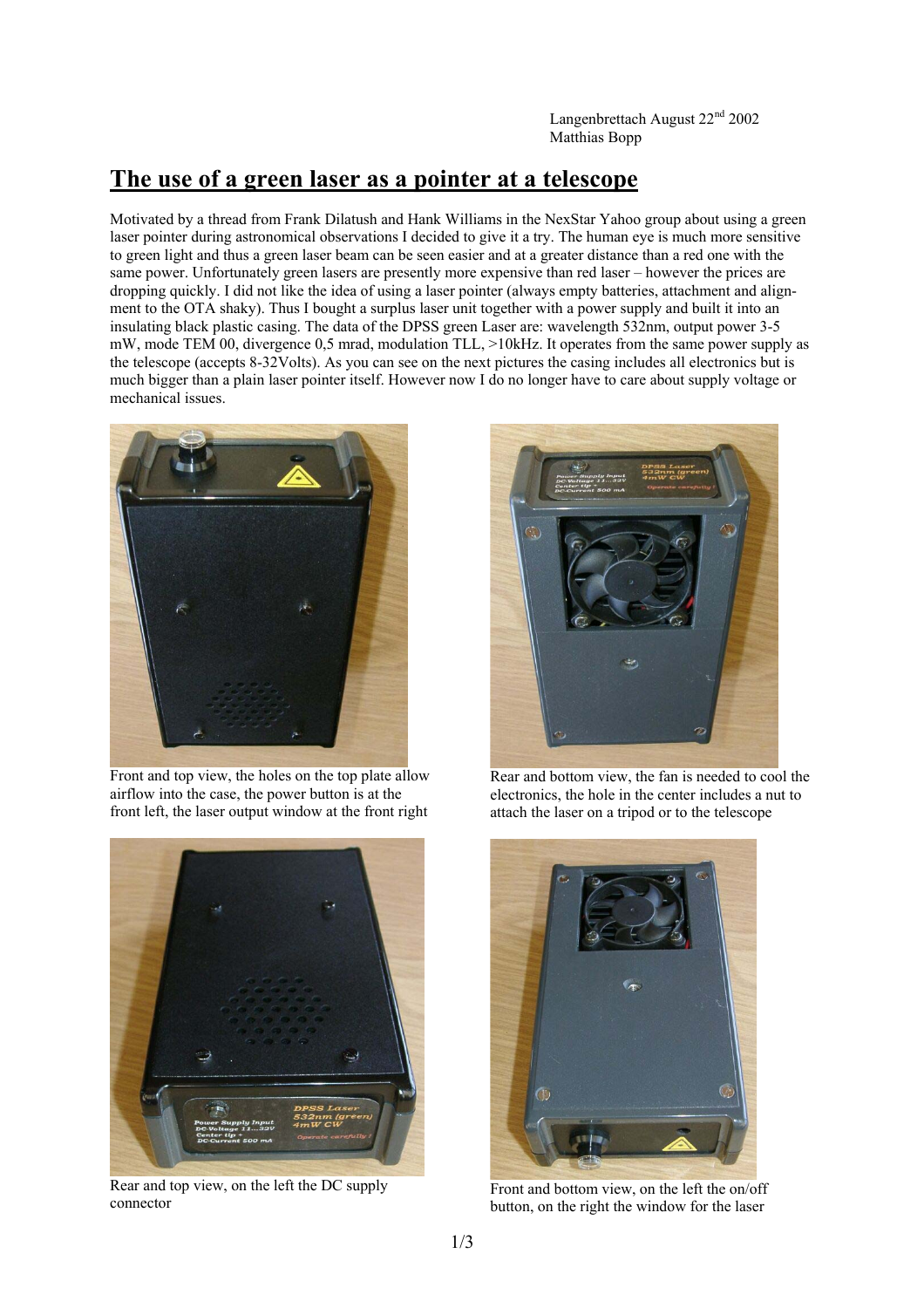

Front view open, power switch on the left



Side view open, the single PCB includes the power supply as well as the control circuit for the laser



Laser module, the laser itself is supplied with  $-5V$ with the positive rail at the metal casing of the module, thus the casing is not grounded and some isolating tape is used.



Rear view open, the fan cools the electronics, on the left at the free space behind the window (hole) is the place where the laser module will be inserted



By means of a precise tangential adapter (called Witty One from Baader Planetarium) and the brackets from Ray Cooper (Ray's Brackets) I attached this laser to my N5. In the bottom of the case is a hole with a nut behind. Thus I can adjust the laser beam very precisely in all directions.

The 4-5 mW power of my laser seems to be the minimum power to be used to easily see the laser in a very clear night. However lasers with higher power outputs are only for restricted use, please obey your local laws. By the way I do not use this laser for alignment of the optics but only for pointing to celestial objects.

#### Please take special care when using laser for any purpose. It can harm you eyes seriously and must **therefore never be directed to any people or airplanes. Please do not let your children play with them.**

Kind regards and have fun

Matthias

Email: DD1US@AMSAT.ORG Homepage: http://www.dd1us.de

Attachment: 1 page of technical description (in German) from vendor of the laser module